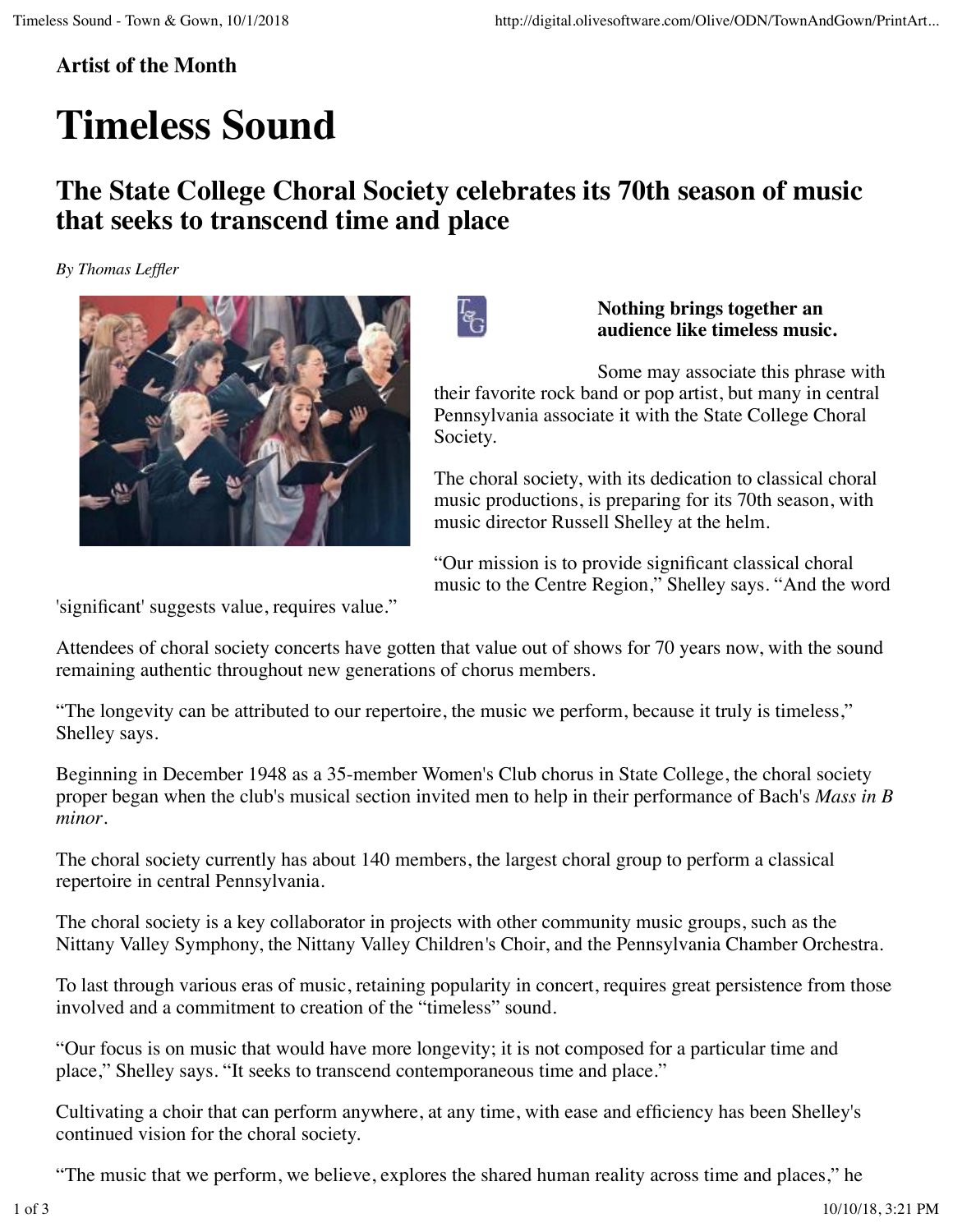says.

The enthusiasm among members remains strong.

"We had our first rehearsal of the season last night, and the energy is amazing. When we fire back up for the fall, it's pretty thrilling," Shelley says of a recent session.

The first performance of the society's 70th season, the *Festival of Psalms*, will take place Saturday, October 20, at the Grace Lutheran Church in State College, the perfect environment for the "festive" psalms picked out by Shelley.

"[The concert] tries to capture everything that a choir can do," Shelley says.



The State College Choral Society performs in concert. The choral society's 70th season will begin October 20.

Beginning as a concept 30 years ago, Shelley and his chorus decided to add new psalms to the traditional concert repertoire. Variety is the spice of this show, with a rhythmically based Brazilian piece sharing the spotlight with pieces from Jewish, American, and traditional Western European composers.

"We've picked music that spans 300 years and three distinct cultures, [that] explores the full palette of choral technique," Shelley says.

In December, the fourth annual *Christmas with the Choral Society* concert also takes place at the Grace Lutheran

Church, given as a free production as a gift to the community. The performance begins at 3 p.m. on Saturday, December 8.

Instead of paying for admission, the audience is encouraged to bring a canned good or non-perishable food item to benefit the State College Area Food Bank. The choral society has collected more than 2,500 pounds of food for those in need over the past three years.

Crossing the 1,000-pound mark last winter, Shelley says that the goal is always to top the previous year's number. This year's winter extravaganza includes performances from Centre Brass, Rutter Gloria, and local school choirs.

Finishing the season with a challenging, exciting piece, the choral society's *70th Gala Concert* features a performance of Mendelssohn's *Elijah*. More than 200 performers will take the stage, including the Pennsylvania Chamber Orchestra and the State High Master Singers.

"We have professional soloists that we're bringing in from out of town with established careers, big names," Shelley says.